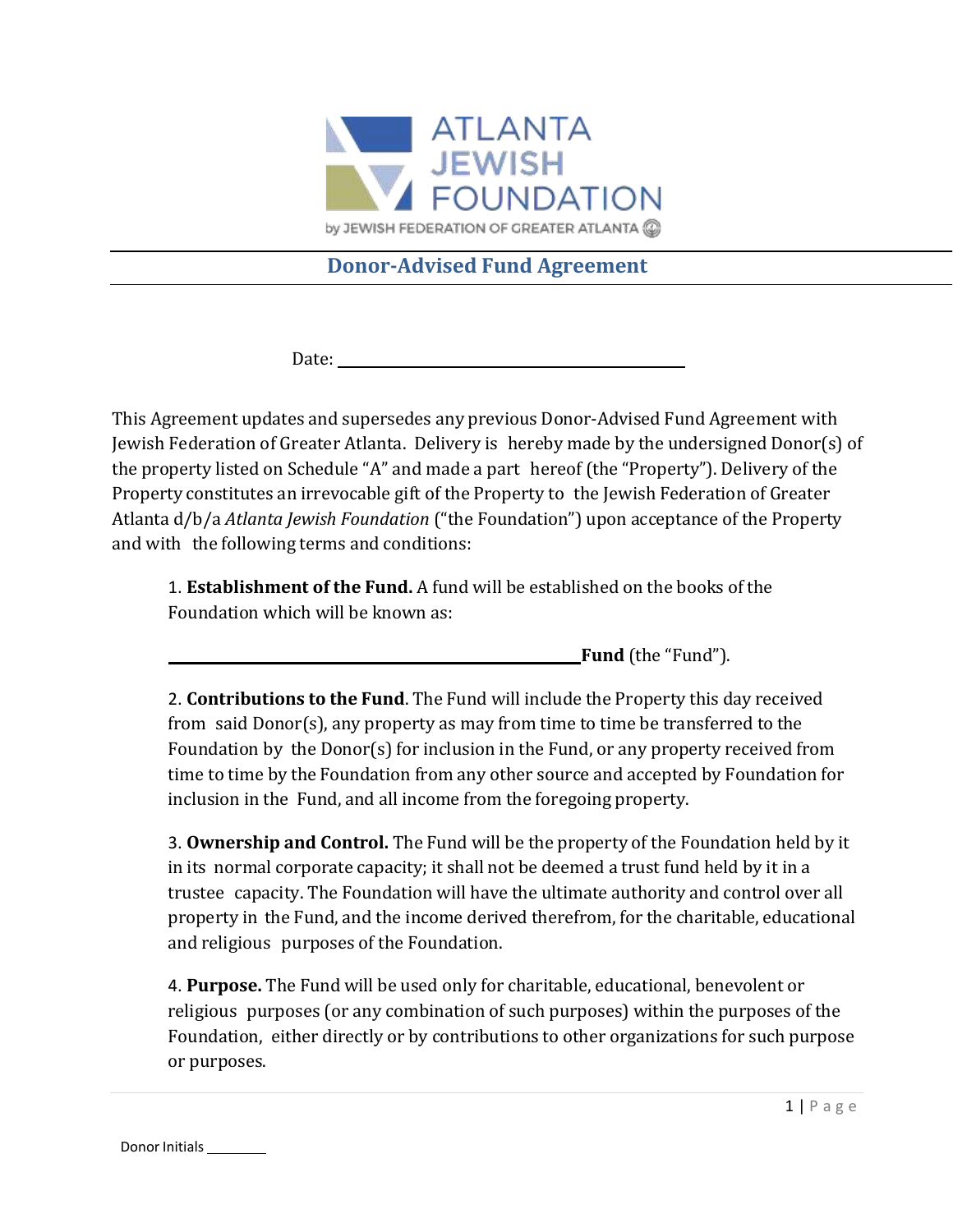5. **Distributions/Grants.** (a) Donor(s) or their designated advisor(s) retain the privilege of recommending distributions, or grants, from the Fund. Distributions from the Fund of the income or principal or both of the Fund, within the limitations provided for in paragraph 4 above and paragraph 5(b) below, shall be made at such times, in such amounts, in such ways and for such charitable, educational or religious purposes (or any combination of such purposes) as the Foundation approves. The recommendations with respect to distributions will be solely advisory and Foundation will not be bound by such recommendations. It is the intention of the fundholders that the Fund remain at Atlanta Jewish Foundation.

> A. **No Benefit Received.** A Donor of a Donor-Advised Fund or any other person may not receive any benefit or privilege in return for a distribution from a Donor-Advised Fund (this includes, for example, tickets to events, meals, auctions, and museum memberships).

B. **Minimum Distributions**. Distributions should be for \$100 or more.

(b) Donor(s) acknowledge and agree (A) that the Foundation currently maintains four diversified investment portfolios with the goal of providing a reliable source of income to meet the needs and services of the community, related entities and beneficiary agencies and (B) that such portfolios are designed to include dynamic management where the portfolio investment manager will make tactical changes to the asset allocation in response to market conditions with a goal of further enhancing returns or reducing risk, depending on market conditions. Accordingly, to enable the investment portfolios to stay within targeted asset allocations and meet cash flow obligations as they come due, in addition to any other limitations set forth herein, the Foundation requires that the assets contributed to the Fund be held subject to the following distribution and transfer restrictions: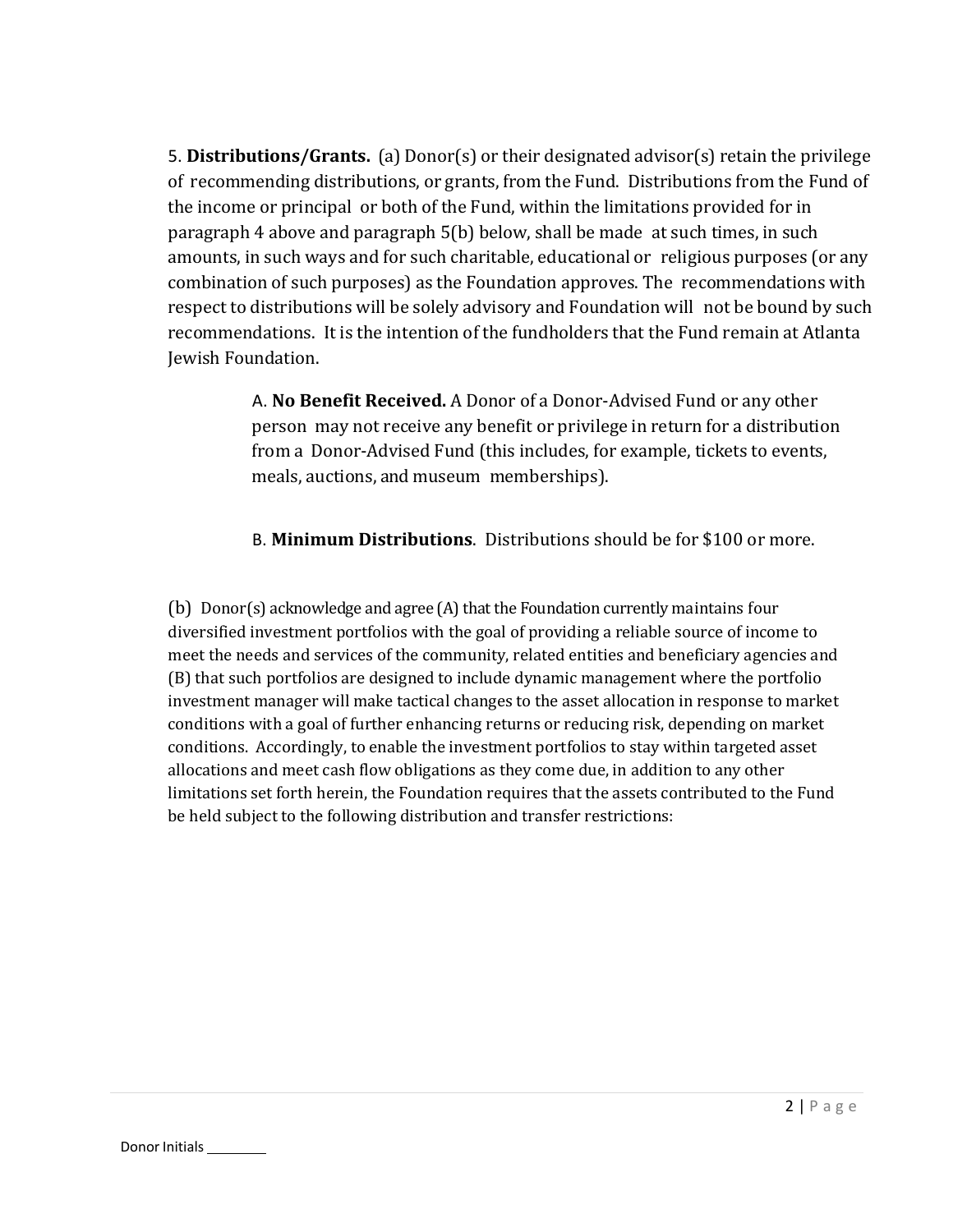| <b>Funds of Less than \$5 Million</b>                                                    |                   |                   |                    |
|------------------------------------------------------------------------------------------|-------------------|-------------------|--------------------|
| The Next \$2.5 Million<br>Up to \$1 Million<br><b>Remaining Balance</b><br><b>Payout</b> |                   |                   |                    |
|                                                                                          |                   |                   |                    |
| <b>Distributions</b>                                                                     | Within 30 days of | Within 90 Days of | Within 180 days of |
|                                                                                          | initial notice    | initial notice    | initial notice     |

| <b>Funds of \$5 Million or More</b>                                                          |                                     |                                      |                                      |
|----------------------------------------------------------------------------------------------|-------------------------------------|--------------------------------------|--------------------------------------|
| Lesser of \$5 Million or<br>Up to \$2.5 Million<br><b>Remaining Balance</b><br>Payout<br>50% |                                     |                                      |                                      |
| <b>Distributions</b>                                                                         | Within 30 days of<br>initial notice | Within 120 Days of<br>initial notice | Within 180 days of<br>initial notice |

6. **Advisors and Successor Advisors to the Fund.** Subject to the restrictions set forth in Section 5(b) above and other restrictions set forth herein, the individuals named in Schedule "B" maintain the right to recommend distributions.

7. **Investments.** The Foundation shall at all times retain the full authority and control over the investment of the assets contributed to the Fund. Donor(s) acknowledge that there are market risks with respect to any investment and there can be no assurance against risk of loss.

8. **Fees.** The Fund shall be charged fees based on the current Foundation fee structure attached hereto as Schedule D. Any subsequent changes to the Foundation's fee structure shall apply to the Fund and be communicated to the Fund's Advisors. By executing this Donor-Advised Fund Agreement, the undersigned Donor(s) expressly acknowledge Foundation's current fee structure and to the Fund's being charged fees based on this structure.

9. **Policies and Procedures**. The Fund will be administered under and subject to the Donor- Advised Fund Policies and Procedures as the same may be revised from time to time. Donor(s) has/ have reviewed these policies and procedures and received a copy of the *Atlanta Jewish Foundation Donor-Advised Fund Official Guidebook*.

10. **Component Fund.** It is intended that the Fund will be a component part of the Foundation and that nothing in the Agreement will affect the status of Jewish Federation of Greater Atlanta as an organization described in Section 501(c)(3) of the Internal Revenue Code of 1986 (the "Code") and as an organization which is not a private Foundation within the meaning of Section 509(a) of the Code. This Agreement will be interpreted in a manner consistent with the foregoing intention and so as to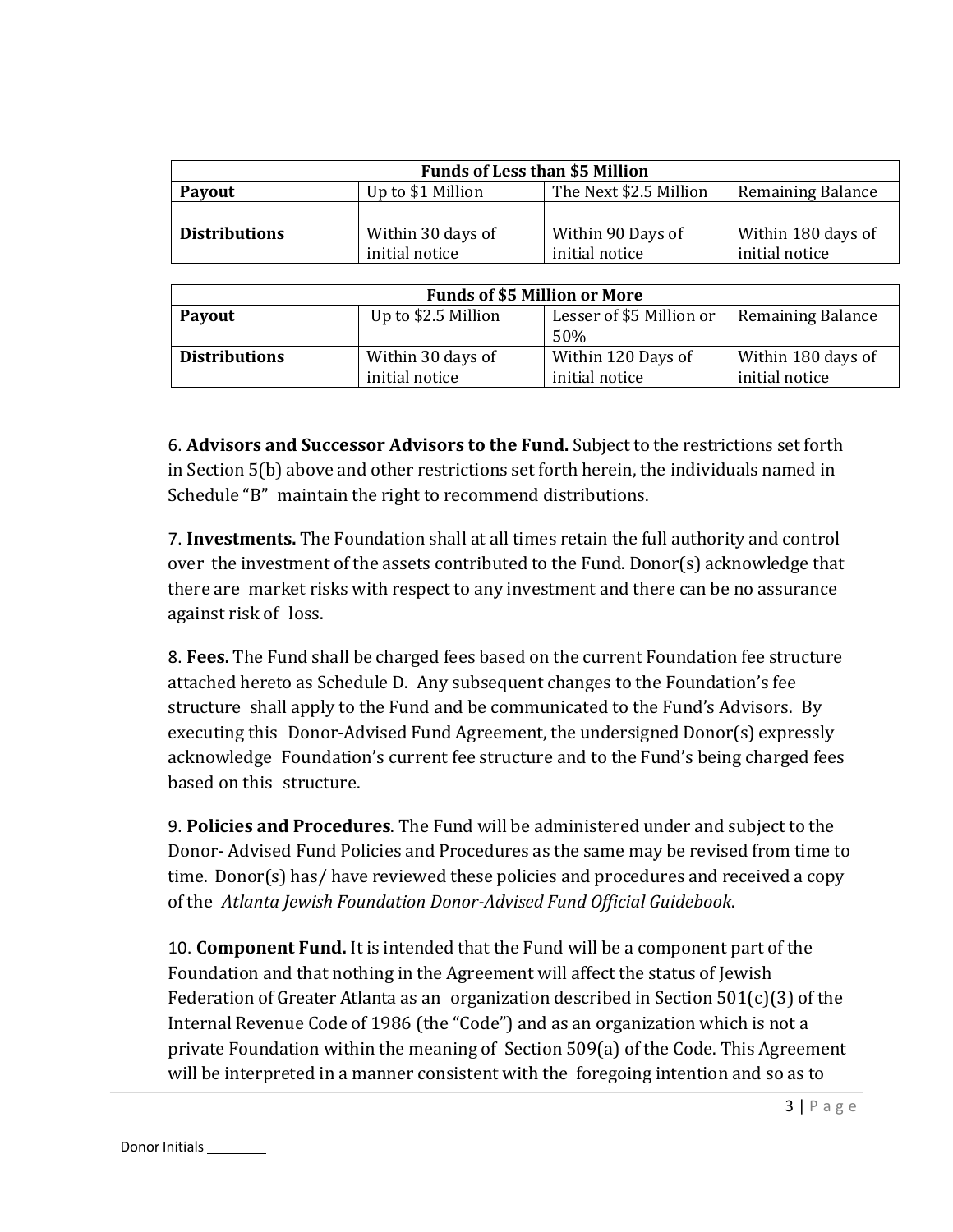conform to the requirements of the foregoing provisions of the Code and any regulations issued pursuant thereto. The Foundation is authorized to amend this Agreement to conform to the provisions of any applicable law or government regulation in order to carry out the foregoing intention. Reference in this Agreement to provisions of the Code shall be deemed references to the corresponding provisions of any future Internal Revenue law.

Kindly indicate below your acceptance of this gift and of the foregoing terms and conditions.

Accepted this \_day of , 2022.

**DONOR(S)**

Receipt of the above-described property on this date is acknowledged.

## JEWISH FEDERATION OF GREATER ATLANTA, INC. D/B/A ATLANTA JEWISH FOUNDATION.

**By:** 

 Eric Robbins Chief Executive Officer **By:\_\_\_\_\_\_\_\_\_\_\_\_\_\_\_\_\_\_\_\_\_\_\_\_\_\_\_\_\_\_\_** Jori Mendel Interim Chief Foundation Officer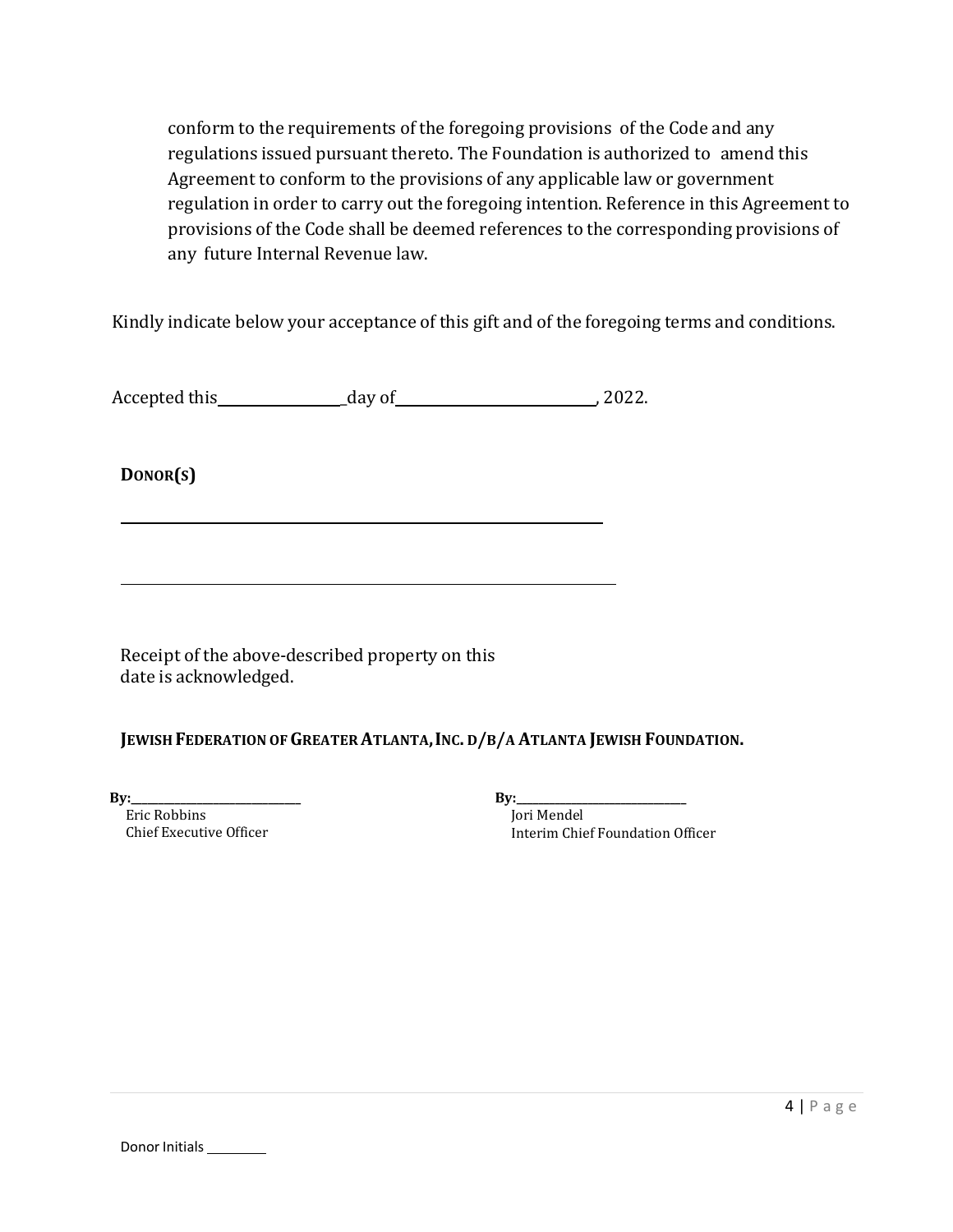| <b>Investment Model</b>    | <b>Current Allocation Range</b>                                |
|----------------------------|----------------------------------------------------------------|
| <b>Conservative Growth</b> | 35%-60% Equity / 35%-65% Fixed<br>Income / 0%-20% Alternatives |
| <b>Moderate Growth</b>     | 55%-85% Equity / 15%-35% Fixed<br>Income / 0%-20% Alternatives |
| <b>ESG</b>                 | 45%-75% Equity /25%-55% Fixed<br>Income                        |
| <b>Money Market</b>        | 100% Cash and Cash Equivalents                                 |

Please choose an investment model for your DAF:

If no selection is indicated above, the fund will be invested in the Moderate Pool.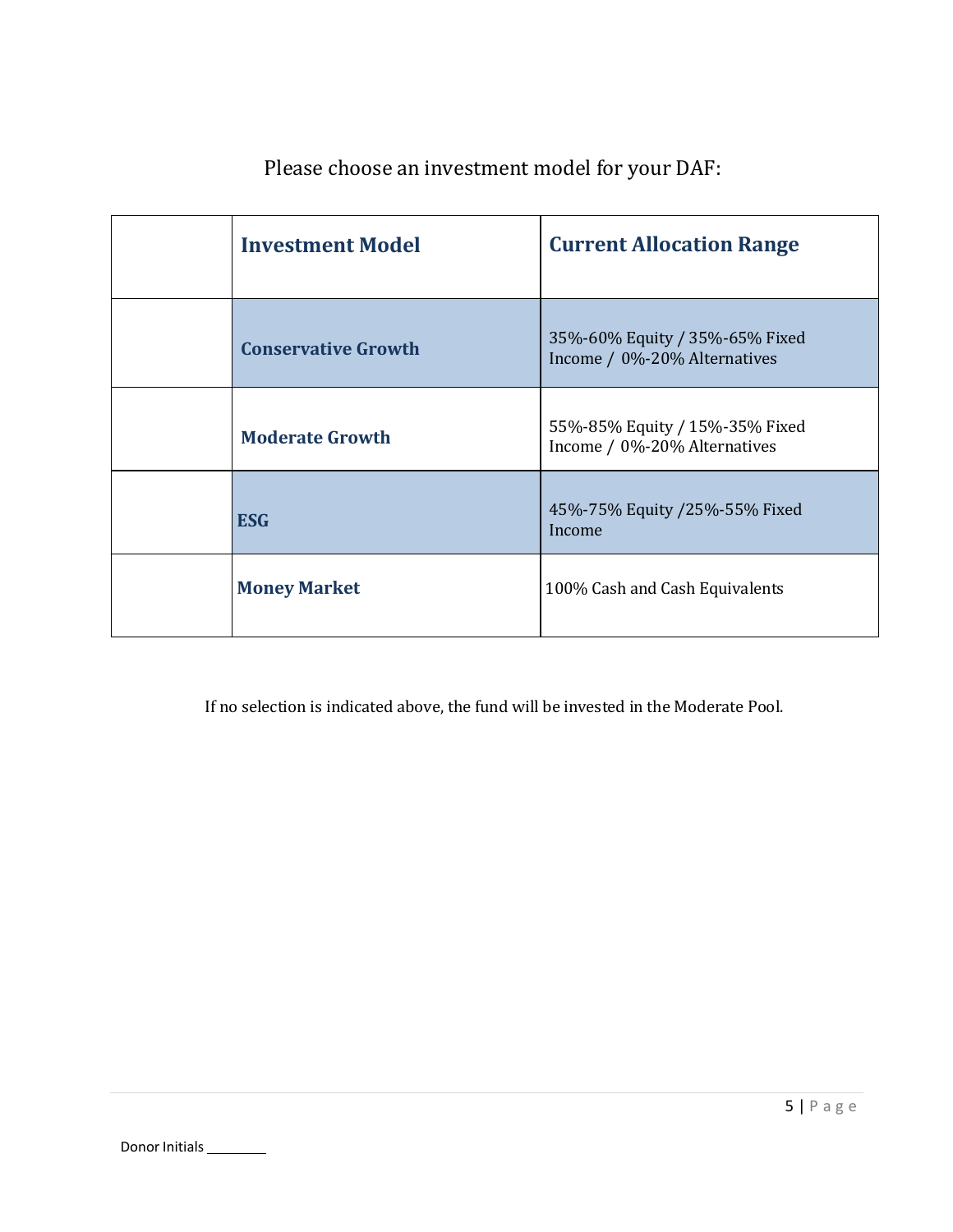## **SCHEDULE A**

## **Listing of property transferred to the Federation to fund a new Donor-Advised Fund.**

(If funding with cash, please make check payable to Jewish Federation of Greater Atlanta and indicate check number, date and amount.)

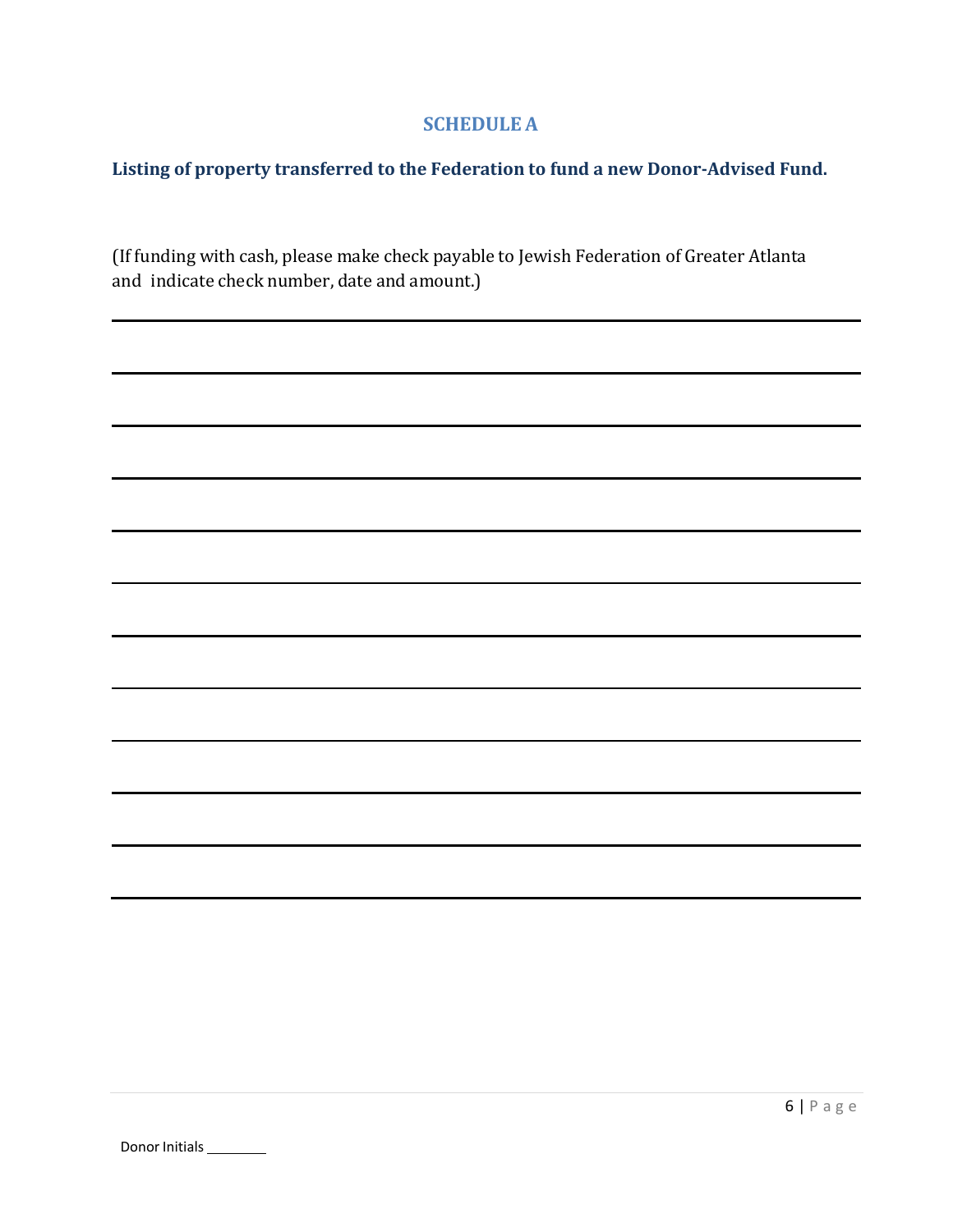#### **SCHEDULE B**

## **Advisors and Successor Advisors**

**A. Advisors:** Recommendations from the Fund will be made by:

example and/or example and/or example and  $\frac{1}{2}$  and  $\frac{1}{2}$  and  $\frac{1}{2}$  and  $\frac{1}{2}$  and  $\frac{1}{2}$  and  $\frac{1}{2}$  and  $\frac{1}{2}$  and  $\frac{1}{2}$  and  $\frac{1}{2}$  and  $\frac{1}{2}$  and  $\frac{1}{2}$  and  $\frac{1}{2}$  and  $\frac{1}{2}$  an

**B. Successor Advisors/Disposition of the Fund:** Upon the death or disability of all of the above-named individuals, we recommend that:

\_% Fund assets be retained in the Fund with recommendations to be made by: They may establish separate funds.

|      | $\blacksquare$ who is my/our $\blacksquare$                                                                                                                                                                                    |  |
|------|--------------------------------------------------------------------------------------------------------------------------------------------------------------------------------------------------------------------------------|--|
| Name | Relationship                                                                                                                                                                                                                   |  |
|      | Age: Address: Address: Address: Address: Address: Address: Address: Address: Address: Address: Address: Address: Address: Address: Address: Address: Address: Address: Address: Address: Address: Address: Address: Address: A |  |
|      |                                                                                                                                                                                                                                |  |
|      |                                                                                                                                                                                                                                |  |
|      |                                                                                                                                                                                                                                |  |
|      |                                                                                                                                                                                                                                |  |
| Name | Relationship                                                                                                                                                                                                                   |  |
|      |                                                                                                                                                                                                                                |  |
|      |                                                                                                                                                                                                                                |  |
|      |                                                                                                                                                                                                                                |  |
|      |                                                                                                                                                                                                                                |  |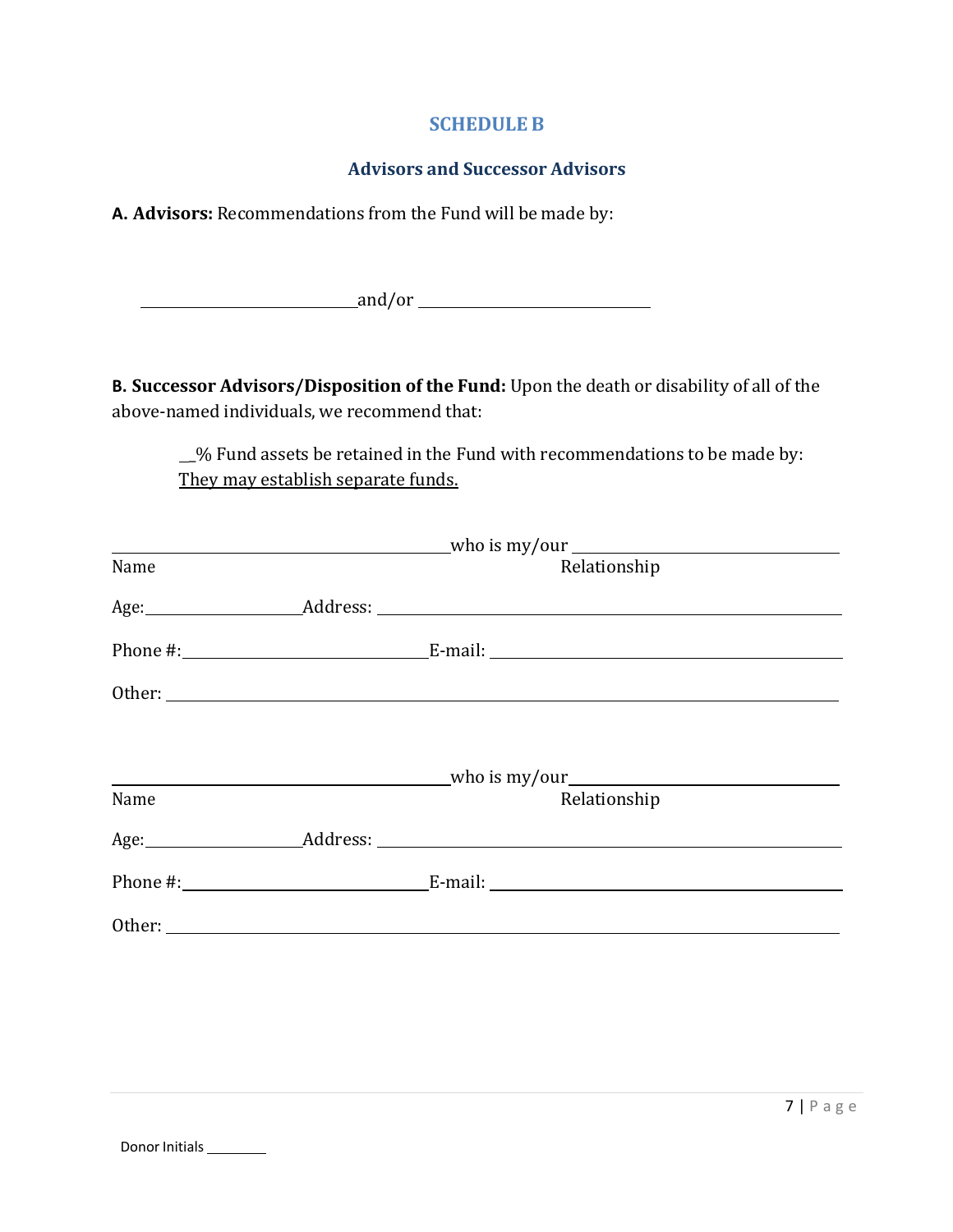| Name   | Relationship |
|--------|--------------|
| Age:   |              |
|        |              |
| Other: |              |

\_\_\_% Fund assets be transferred to Atlanta Jewish Foundation as a permanent Unrestricted Endowment.

 \_% Fund assets be transferred to Atlanta Jewish Foundation as a permanent Endowment for the Annual Campaign of Jewish Federation of Greater Atlanta.

 \_% Fund assets be transferred to Atlanta Jewish Foundation as a permanent Endowment Fund to benefit specific organizations or areas of interest.

 \_% Fund assets to be transferred to the following organizations in equal shares. Organization: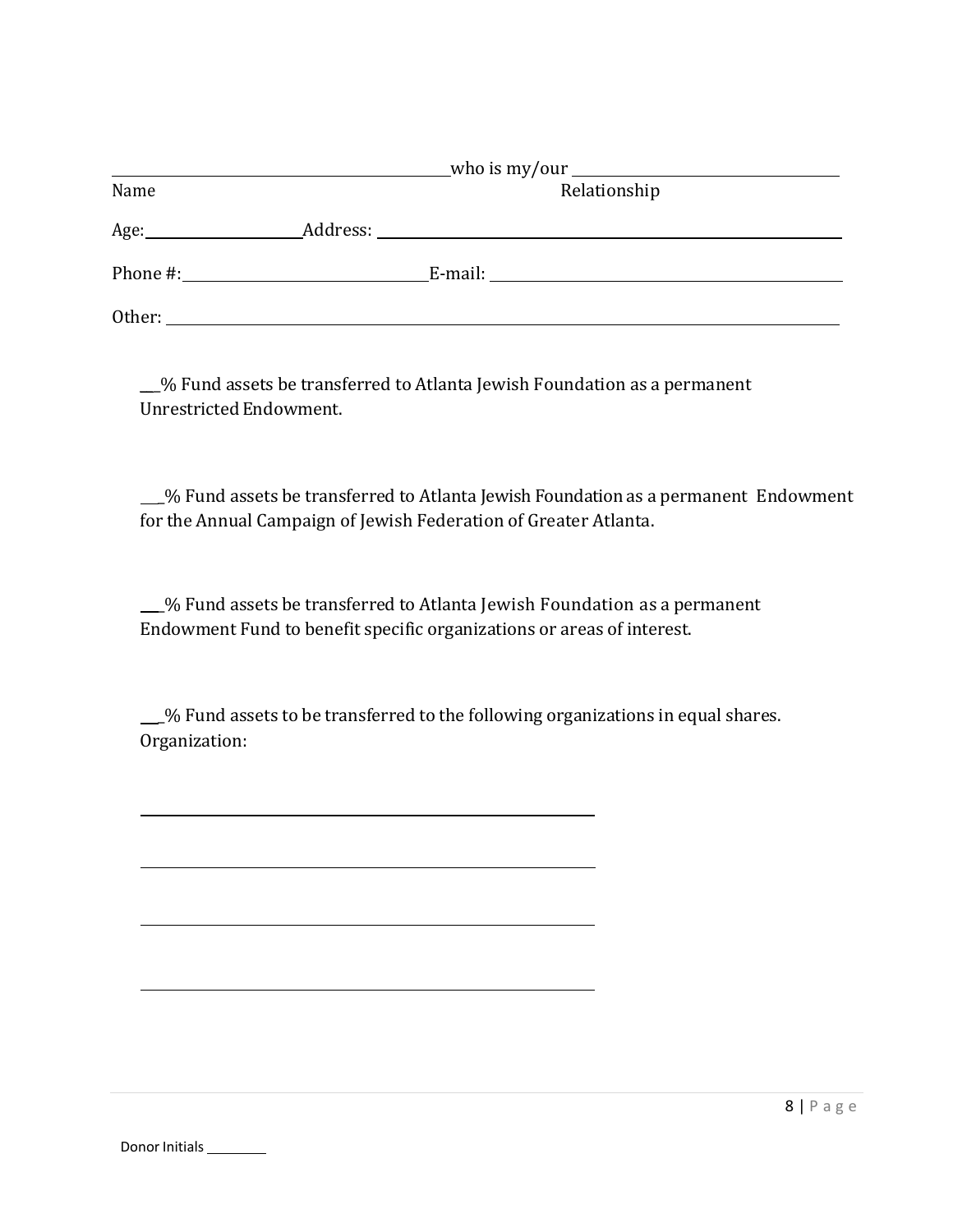## **SCHEDULE C**

## **Publicity and Grant Acknowledgement**

#### *PUBLICITY*

You may include my/our name(s) and the name of the Fund as part of a list of donors, with no dollar amounts indicated, in Federation promotional materials.

| П<br>Yes                           |       |
|------------------------------------|-------|
| $\Box$<br>No                       |       |
| Signature:________________________ | Date: |
| Signature:                         | Date: |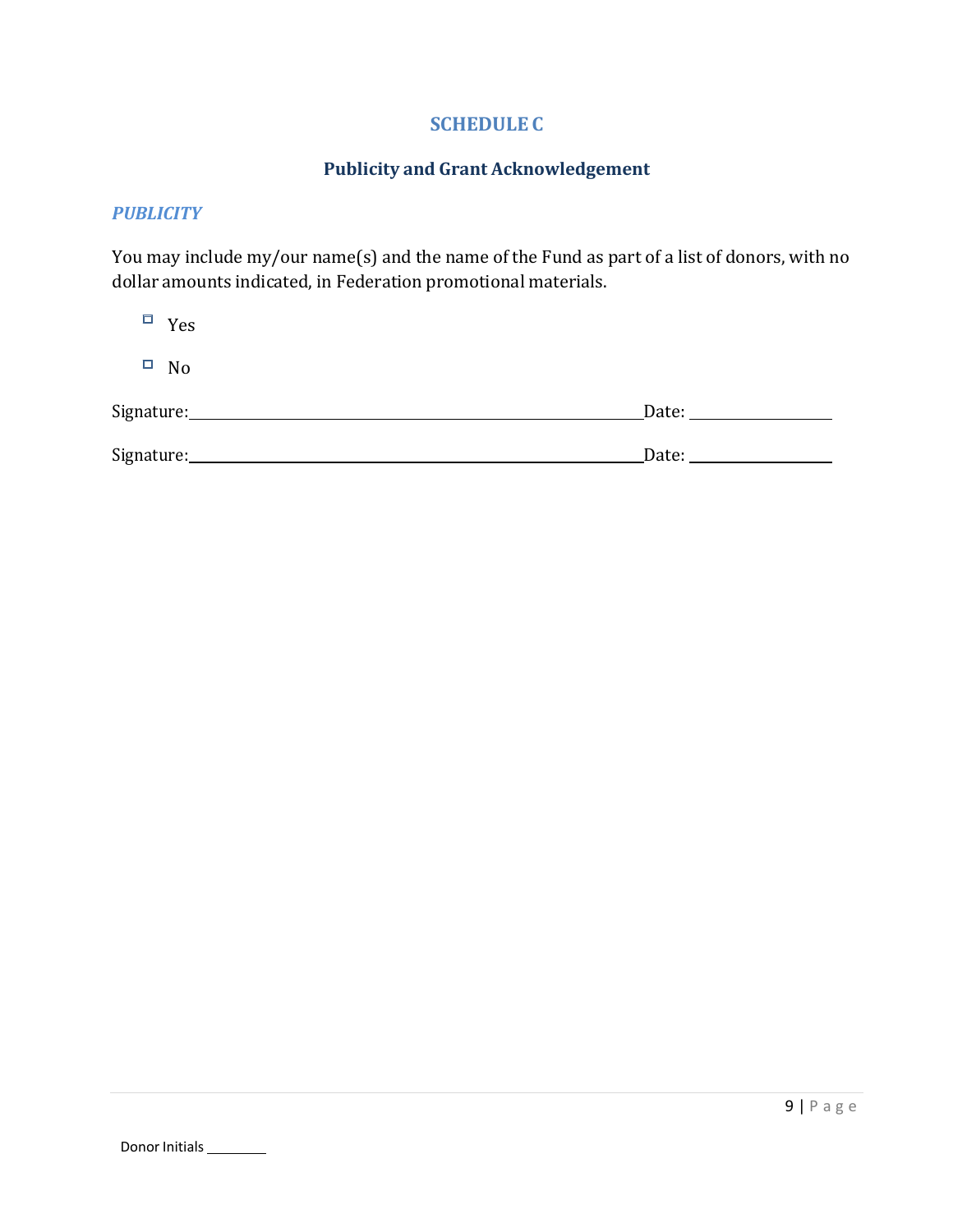## **SCHEDULE D**

# **JFGA Fee Schedule**

| <b>Donor-Advised Funds</b>                                  |                                                                                                                                                                                                          |
|-------------------------------------------------------------|----------------------------------------------------------------------------------------------------------------------------------------------------------------------------------------------------------|
| Minimum to Open:                                            | \$2,500                                                                                                                                                                                                  |
| Minimum Fund Balance                                        | \$1,000                                                                                                                                                                                                  |
| Annual Administrative Fee:                                  | \$250                                                                                                                                                                                                    |
| Annual Asset Fee (based on yearly average account<br>value) | • Up to $$500,000$<br>/One Hundred<br>Basis Points (1%)<br>• The next \$500,000<br>to \$10 Million/<br><b>Fifty Basis Points</b><br>$(0.5\%)$<br>• Over \$10Million/<br>Thirty Basis Points<br>$(0.3\%)$ |
| Management Fee for Real Estate/Illiquid Asset               | \$2,500/per asset, other<br>fees may apply                                                                                                                                                               |

# **Section 1: Demographic Data**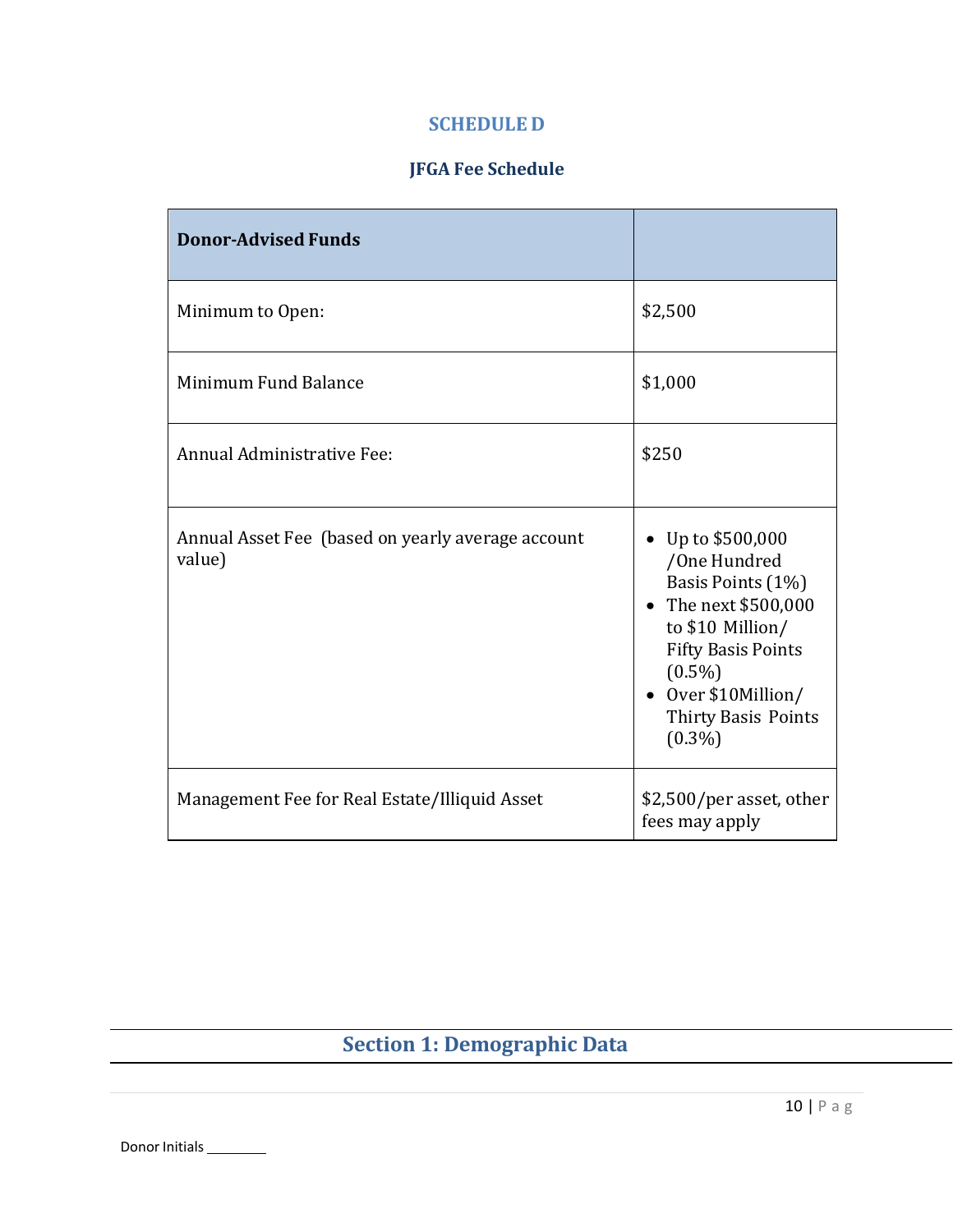## **Donor-Advised Fund Information**

The donors of a fund have full and equal rights to recommend grants and to elect the successors of the fund. For two or more donors, all correspondence will be sent to Donor 1 if the mailing addresses are different. (Please attach an additional sheet if necessary.)

#### **Donor 1**

| Name                   | Daytime Phone     |  |
|------------------------|-------------------|--|
| <b>Mailing Address</b> | City, State, Zip  |  |
| E-Mail                 |                   |  |
| Home Phone             | <b>Birth Date</b> |  |

#### **Donor 2**

I

| Name                   | Daytime Phone     |  |
|------------------------|-------------------|--|
| <b>Mailing Address</b> | City, State, Zip  |  |
| E-Mail                 |                   |  |
| Home Phone             | <b>Birth Date</b> |  |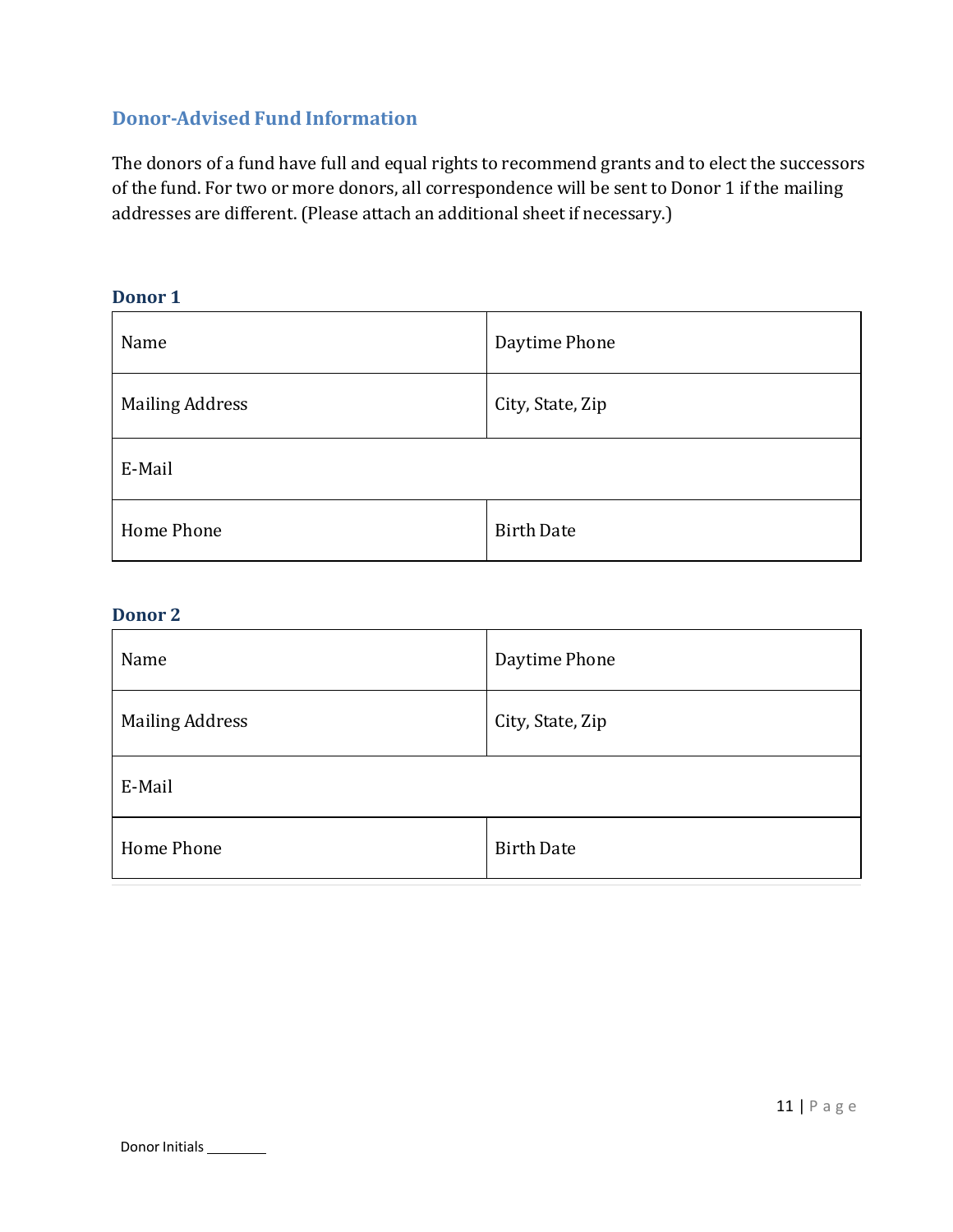# **Section 2: Your Philanthropic Interests**

**A. Please indicate if you have a charitable interest in the following charitable areas:** 

- Arts & Culture □ Children & Teens  $\Box$  Education  $\Box$  Emergency Relief  $\Box$  Environment  $\Box$  Health/Medical Research **Human Rights/Social Action**  $\Box$  Human Services  $\Box$  Israel  $\Box$  Jewish Education  $\Box$  Overseas Seniors Women & Girls
	- Other \_\_\_\_\_\_\_\_\_\_\_\_\_\_\_\_\_\_\_\_\_\_\_\_\_\_\_
- **C. What organizations locally or nationally do you currently support or otherwise affiliate with?**